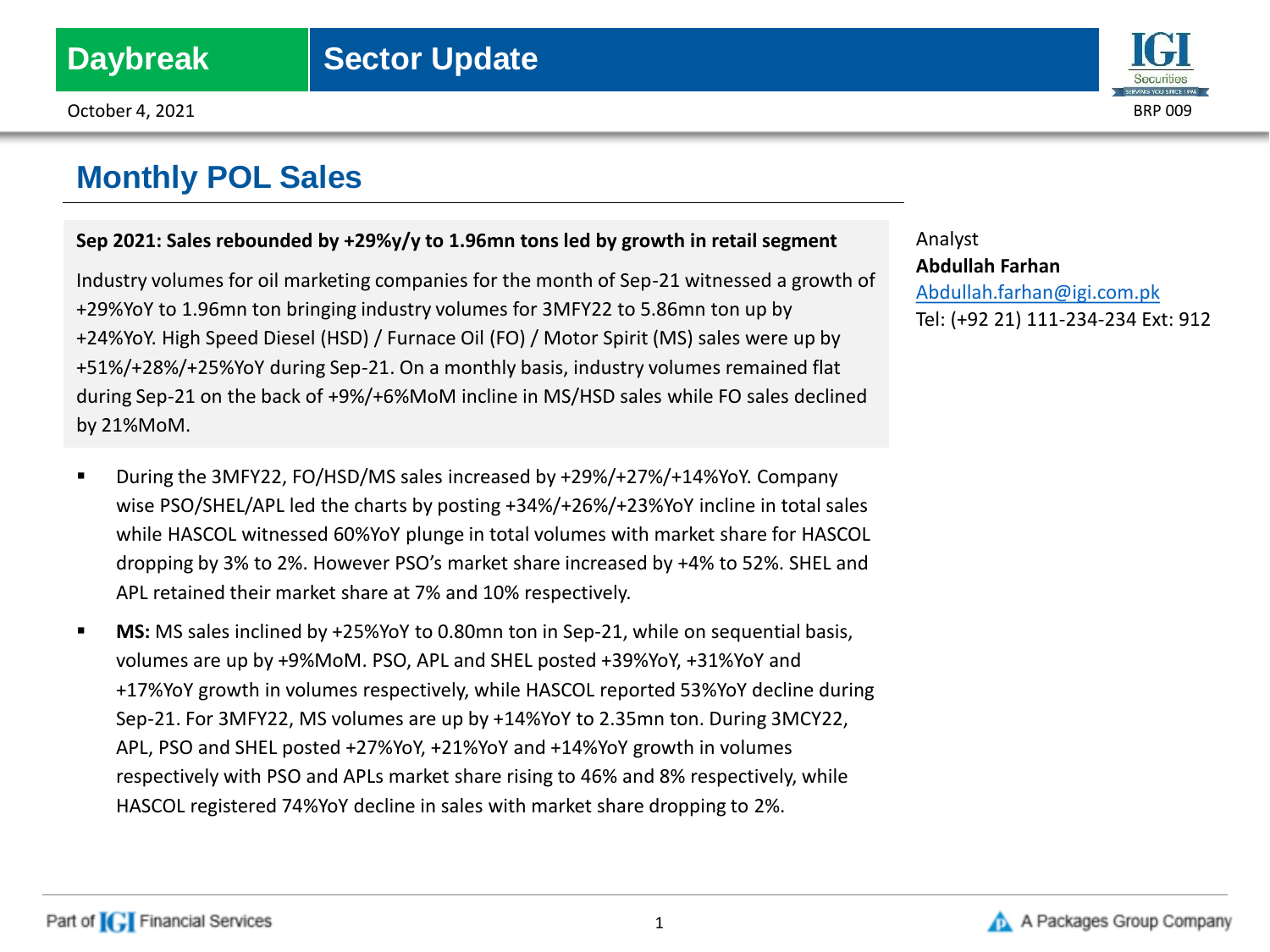

October 4, 2021 BRP 009

- **HSD:** HSD sales increased by +51%YoY to 0.71mn ton in Sep-21, while on monthly basis volumes are up by +6%MoM. This brings total 3MFY22 sales at 2.10mn ton up by +27%YoY. For 3MFY22, APL, SHEL and PSO led the charts with +41%YoY, +40%YoY and +26%YoY growth in sales with market share for SHEL and APL increasing to 8% each respectively, while PSO's market share decline by 1% to 48%. HASCOL registered 73%YoY decline in volumes during 3MFY22 with market share coming down to 1% from 5% in 3MFY22.
- **FO:** FO volumes increased by +7%YoY during Sep-21 to 0.40mn ton likely attributable to higher demand from IPPs compared to last year. Volumes are down by 21%MoM in Sep-21. As a result, total FO volumes are up by +38%YoY in 3MFY22 to 1.27mn ton. For 3MFY22, HASCOL, PSO and APL reported +7xYoY, +66%YoY and +13%YoY incline in sales with PSO's market share increasing to 65% compared to 54% in 3MFY21.

**Outlook:** MS sales are likely to remain strong during 2HCY21 as automobile sales pick up along with introduction of new vehicles by new entrants such as KIA & Hyundai. HSD sales are likely to remain elevated amid pick up in commercial activity however rise in grey market sales and extended lockdowns may likely hurt volumetric growth. FO sales are likely to remain strong in coming months.

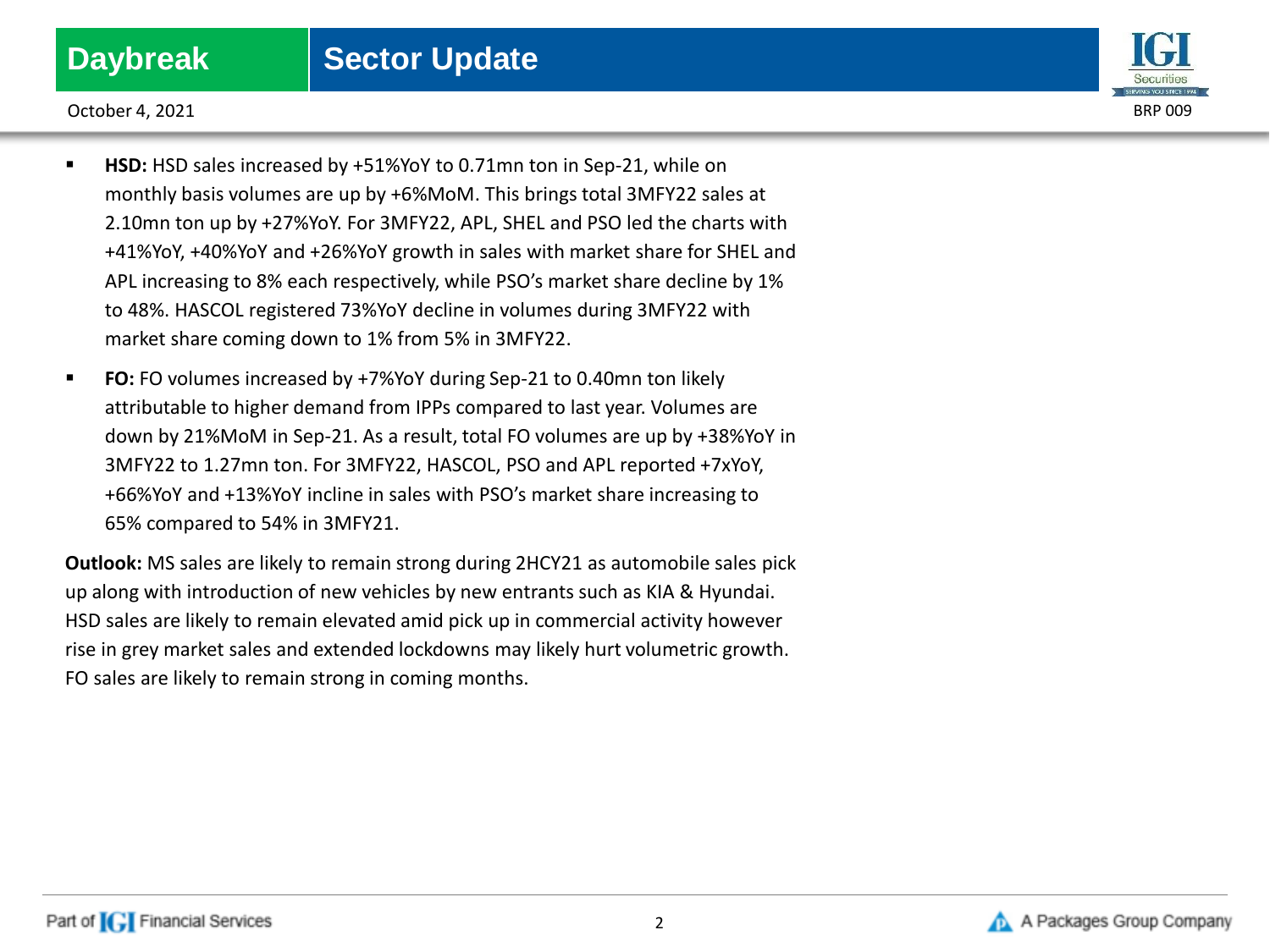October 4, 2021 BRP 009

## **IGI** Securities<br>SERVING YOU SINCE 1994

| <b>Exhibit: OMC's Monthly Sales Volume (Sep-21)</b> |          |               |            |          |          |         |               |     |
|-----------------------------------------------------|----------|---------------|------------|----------|----------|---------|---------------|-----|
|                                                     |          |               |            |          | Industry |         |               |     |
| 000'tons                                            | $Sep-21$ | <b>Aug-21</b> | <b>MoM</b> | $Sep-20$ | YoY      | 3MFY22  | <b>3MFY21</b> | YoY |
| <b>MS</b>                                           | 804.7    | 736.8         | 9%         | 641.8    | 25%      | 2,349.8 | 2,057.0       | 14% |
| <b>HSD</b>                                          | 707.5    | 670.3         | 6%         | 469.5    | 51%      | 2,098.7 | 1,653.0       | 27% |
| FO                                                  | 399.5    | 506.2         | $-21%$     | 373.7    | 7%       | 1,273.0 | 923.4         | 38% |
| Others                                              | 50.7     | 49.4          | 3%         | 39.6     | 28%      | 141.7   | 109.9         | 29% |
| <b>Total</b>                                        | 1,962.4  | 1,962.6       | 0%         | 1,524.6  | 29%      | 5,863.1 | 4,743.4       | 24% |

|              | <b>PSO</b> |        |        |        |     |         |                    |          |
|--------------|------------|--------|--------|--------|-----|---------|--------------------|----------|
| mns          | Sep-21     | Aug-21 | MoM    | Sep-20 |     | 3MFY22  | 3MFY <sub>21</sub> |          |
| <b>MS</b>    | 360.9      | 331.2  | 9%     | 259.2  | 39% | 1,076.3 | 886.3              | 21%      |
| <b>HSD</b>   | 348.0      | 325.7  | 7%     | 216.2  | 61% | 1,013.8 | 804.9              | 26%      |
| <b>FO</b>    | 237.4      | 334.3  | $-29%$ | 198.6  | 20% | 826.7   | 498.3              | 。<br>56% |
|              | 399        | 36.0   | 11%    | 24.4   | 53% | በ4 ዓ    | 69 9               | .0%      |
| <b>Total</b> | 986.1      |        |        |        | I1% |         |                    |          |

|              | <b>APL</b> |       |        |        |        |        |               |     |
|--------------|------------|-------|--------|--------|--------|--------|---------------|-----|
| 000'tons     | Sep-21     | ug-21 | MoM    | Sen-20 |        | 3MFY22 | <b>3MFY21</b> |     |
| <b>MS</b>    | 62.8       | 61.8  | 2%     | 47.8   | 31%    | 187.0  | 147.6         | 27% |
| <b>HSD</b>   | 56.9       | 54.8  | 4%     | 37.9   | 50%    | 169.0  | 119.6         | 41% |
| $ $ FO       |            | 79.7  | 4%     | 76.2   | 9%     | 201.9  | 179.3         | 13% |
| Others       | 3.O        |       | $-16%$ | 6.0    | $-50%$ |        | 16 በ          | 39% |
| <b>Total</b> | 205.4      | 199.8 | 3%     | 167.9  | 22%    | 567.8  |               |     |

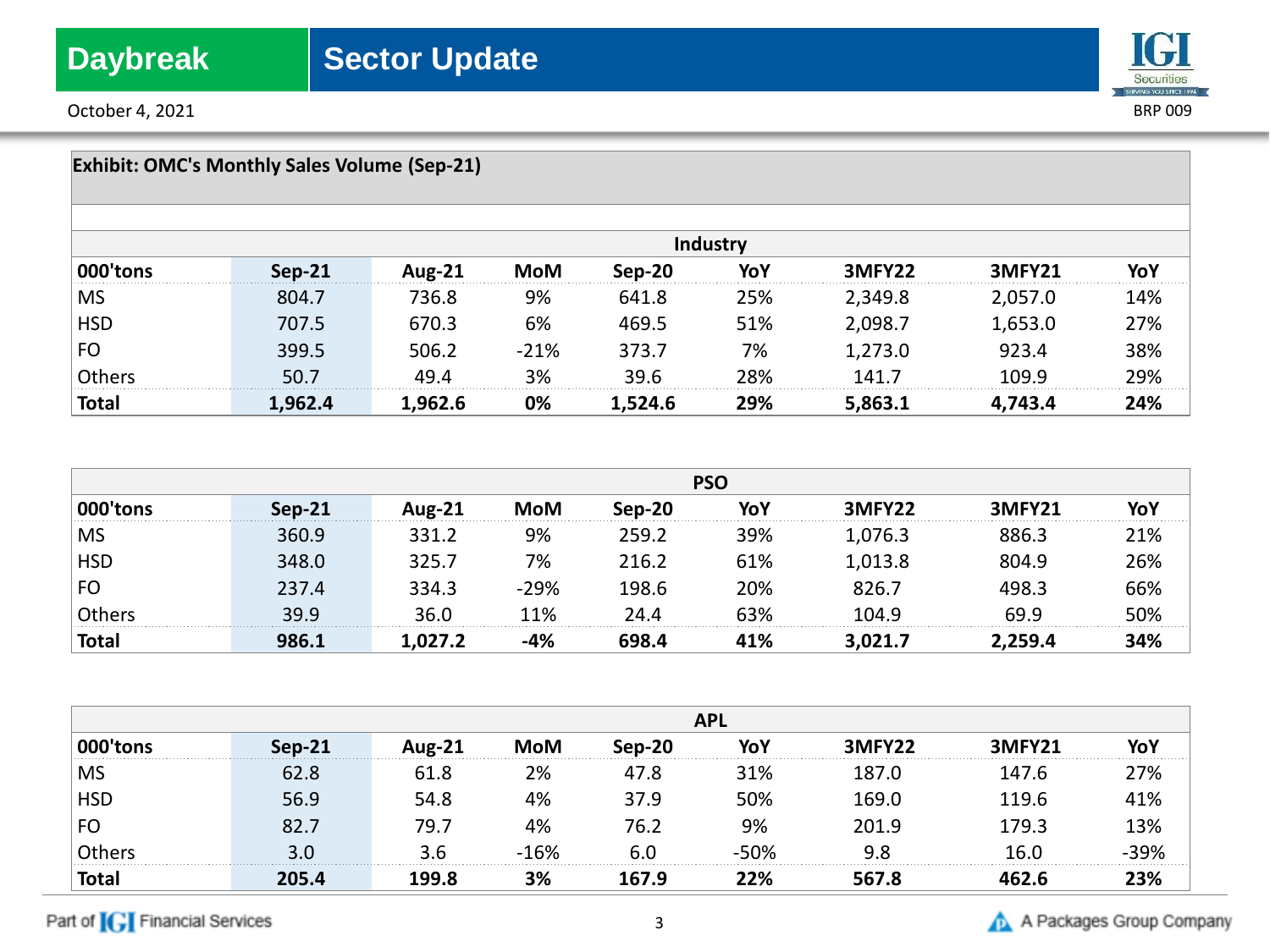October 4, 2021 BRP 009



| <b>Exhibit: OMC's Monthly Sales Volume (Sep-21)</b> |               |               |        |        |               |        |        |        |
|-----------------------------------------------------|---------------|---------------|--------|--------|---------------|--------|--------|--------|
|                                                     |               |               |        |        | <b>HASCOL</b> |        |        |        |
| 000'tons                                            | <b>Sep-21</b> | <b>Aug-21</b> | MoM    | Sep-20 | YoY           | 3MFY22 | 3MFY21 | YoY    |
| <b>MS</b>                                           | 18.5          | 8.7           | 113%   | 39.2   | $-53%$        | 35.7   | 136.3  | $-74%$ |
| <b>HSD</b>                                          | 10.5          | 5.8           | 80%    | 25.7   | $-59%$        | 24.7   | 90.8   | $-73%$ |
| FO                                                  | 0.0           | 0.7           | n/m    | 0.0    | n/m           | 32.5   | 4.7    | 597%   |
| Others                                              | 0.3           | 0.4           | $-30%$ | 0.3    | $-16%$        | 0.8    | 0.8    | $-3%$  |
| <b>Total</b>                                        | 29.3          | 15.6          | 88%    | 65.2   | -55%          | 93.7   | 232.6  |        |

|                            | <b>SHEL</b> |        |     |        |     |               |        |     |
|----------------------------|-------------|--------|-----|--------|-----|---------------|--------|-----|
|                            | $Sen-21$    | Aug-21 | мом | Sep-20 | YoY | <b>3MFY22</b> | 3MFY21 |     |
| <b>MS</b>                  |             | 76.1   | 8%  | 70.2   | 17% | 241.7         | 212.0. | .4% |
| ЧSD                        | 59.5        | 53.8   | 11% | 34.0   | 75% | 167.5         | 119.8  | 10% |
| <b>FO</b>                  |             | 0.0    | 0%  | 0.0    | n/m | 0.0           |        | 0%  |
|                            |             | 64     | ንՋ% |        | 39% |               | 75     | 29% |
| Total                      | 146.1       | 136.4  | 7%  | 107.5  | 36% | 76 A          | 339.2  | 26% |
| Source: IGI Research, OCAC |             |        |     |        |     |               |        |     |

Source: OCAC, IGI Research

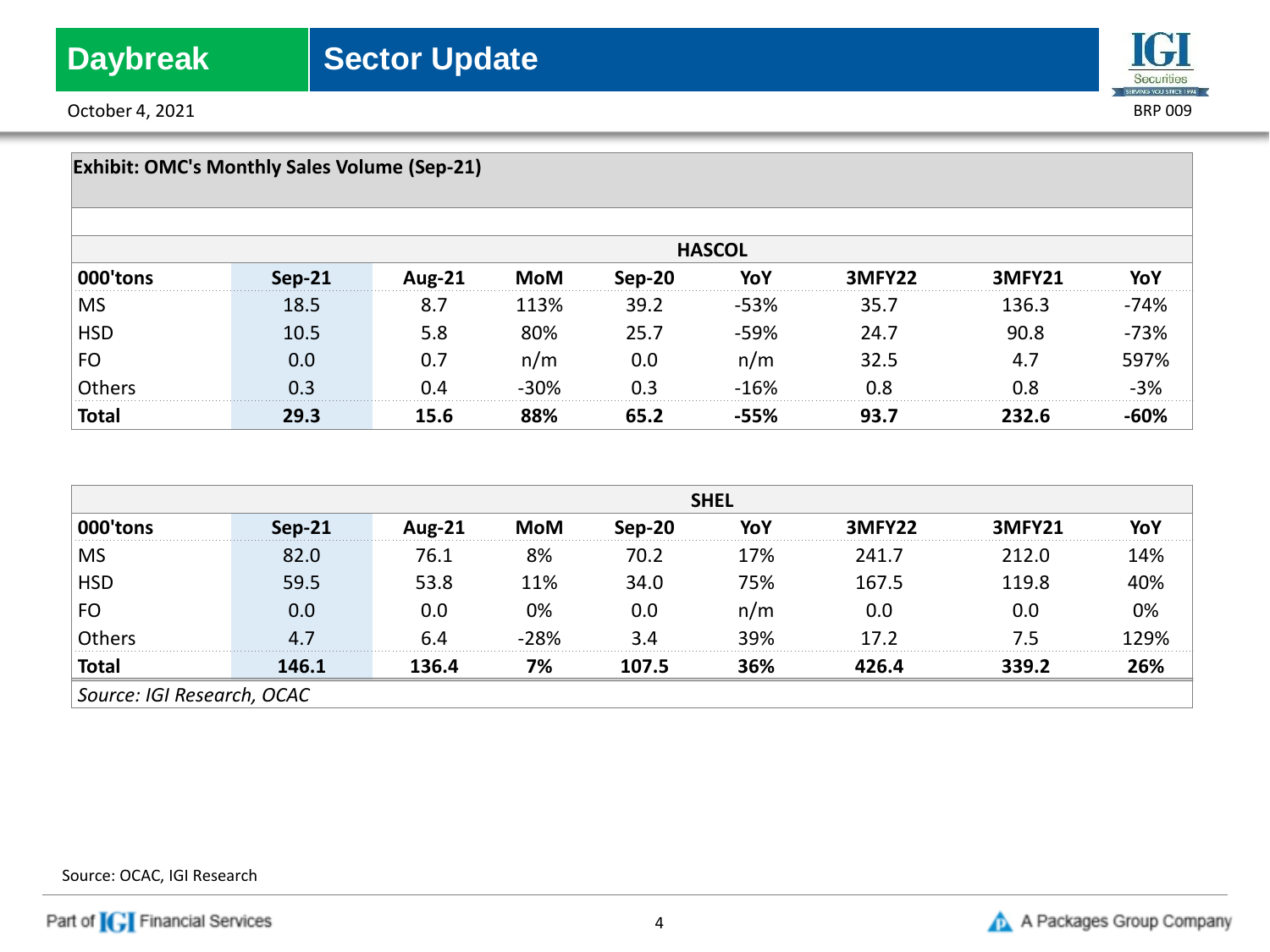## **Daybreak** | Sector Update

October 4, 2021 BRP 009





Source: OCAC, IGI Research

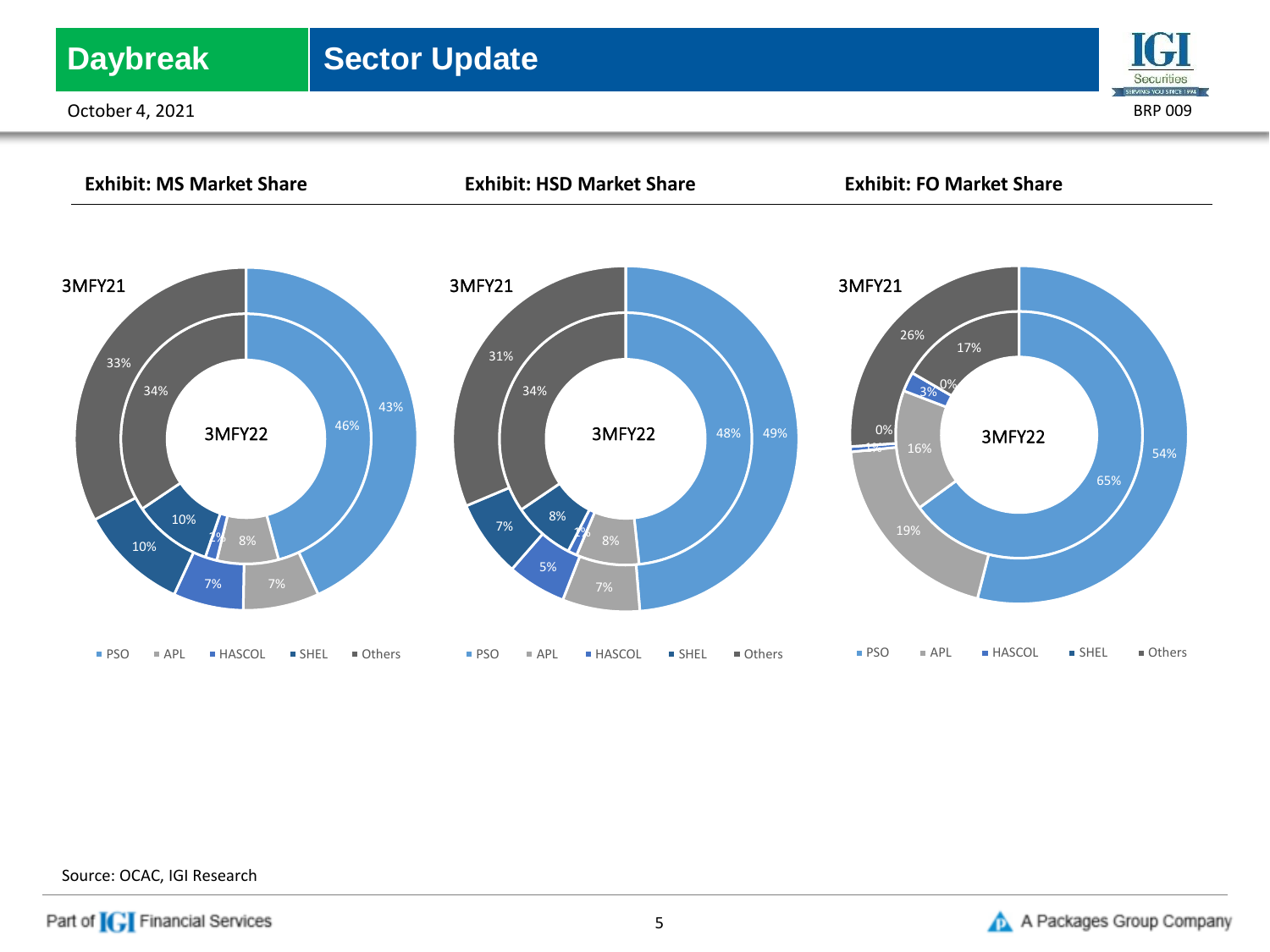# **Important Disclaimer and Disclosures**



October 4, 2021 BRP 009

**Research Analyst(s) Certification:** The Research Analyst(s) hereby certify that the views about the company/companies and the security/securities discussed in this report accurately reflect his or her or their personal views and that he/she has not received and will not receive direct or indirect compensation in exchange for expressing specific recommendations or views in this report. The analyst(s) is principally responsible for the preparation of this research report and that he/she or his/her close family/relative does not own 1% or more of a class of common equity securities of the following company/companies covered in this report.

**Disclaimer:** The information and opinions contained herein are prepared by IGI Finex Securities Limited and is for information purposes only. Whilst every effort has been made to ensure that all the information (including any recommendations or opinions expressed) contained in this document (the information) is not misleading or unreliable, IGI Finex Securities Limited makes no representation as to the accuracy or completeness of the information. Neither, IGI Finex Securities Limited nor any director, officer or employee of IGI Finex Securities Limited shall in any manner be liable or responsible for any loss that may be occasioned as consequence of a party relying on the information. This document takes no account of the investment objectives, financial situation and particular needs of investors, who shall seek further professional advice before making any investment decision. The subject Company (ies) is a client of the IGI Finex Securities Limited and IGI Finex Securities offers brokerage services to subject company (ies) on a regular basis, in line with industry practice. This document and the information may not be reproduced, distributed or published by any recipient for any purpose. This report is not directed or intended for distribution to, or use by any person or entity not a client of IGI Finex Securities Limited, else directed for distribution.

**Rating system:** IGI Finex Securities employs three tier ratings system, depending upon expected total return (return is defined as capital gain exclusive of tax) of the security in stated time period, as follows:

| Recommendation                    | <b>Rating System</b>                                                                                               |
|-----------------------------------|--------------------------------------------------------------------------------------------------------------------|
| Buy                               | If target price on aforementioned security (ies) is more than $10\%$ , from its last closing price (s)             |
| Hold                              | If target price on aforementioned security (ies) is in between $-10\%$ and $10\%$ , from its last closing price(s) |
| <b>Sell</b>                       | If target price on aforementioned security (ies) is less than $-10\%$ , from its last closing price (s)            |
| <b>Time Horizon:</b> $Dec - 2021$ |                                                                                                                    |

**Valuation Methodology:** The analyst(s) has used following valuation methodology to arrive at the target price of the said security (ies):

### **RBDCF** (Reserve Based DCF Valuation)

Risk: Investment in securities are subject to economic risk, market risk, interest rate risks, currency risks, and credit risks, political and geopolitical risks. The performance of company (ies) covered herein might unfavorably be affected by multiple factors including, business, economic, and political conditions. Hence, there is no assurance or guarantee that estimates, recommendation, opinion, etc. given about the security (ies)/company (ies) in the report will be achieved.

**Basic Definitions and Terminologies used: Target Price**: A price target is the projected price level of a financial security stated by an investment analyst or advisor. It represents a security's price that, if achieved, results in a trader recognizing the best possible outcome for his investment, **Last Closing:** Latest closing price, **Market Cap.:**  Market capitalization is calculated by multiplying a company's shares outstanding by current trading price. **EPS:** Earnings per Share. **DPS:** Dividend per Share. **ROE:** Return on equity is the amount of net income returned as a percentage of shareholders' equity. **P/E:** Price to Earnings ratio of a company's share price to its per-share earnings. **P/B:** Price to Book ratio used to compare a stock's market value to its book value. **DY:** The dividend yield is dividend per share, divided by the price per share.

IGI Finex Securities Limited

**Research Analyst(s)** Research Identity Number: BRP009 © Copyright 2021 IGI Finex Securities Limited